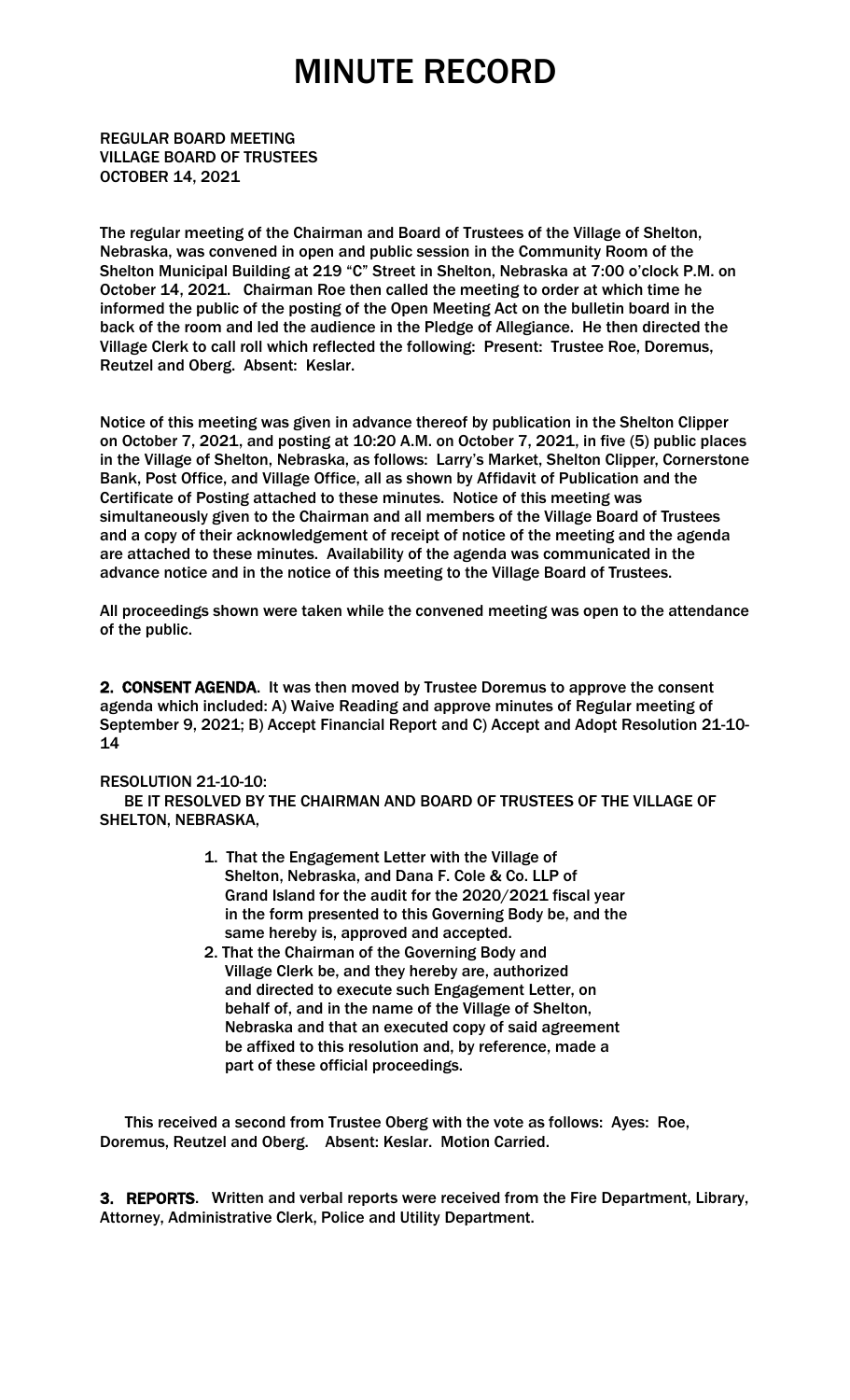OCTOBER 14, 2021 - PAGE 2 -

4. NCTC ACQUISTION BY HAMILTON/FUTURE PLANS. Pat Shaw from Hamilton Telecom and Bob Krier from Nebraska Central Telephone Company (NCTC) addressed the board regarding the acquisition of NCTC by Hamilton and some of the future plans for the fiber optics to improve the Broad Band in the underserved areas around Shelton.

5. LIONS CLUB PROPOSED PROJECTS. Kim Powers with the Lions Club addressed the Board regarding some projects they would like to do in the community with the Board's approval. These included purchasing a bench or picnic table in the "Kiddie Land" area and installing a US flag on the fencing near the ball field or tennis court. Their "Give Where You Live" project for this year would be raising money for new Christmas Street Decorations. After discussion it was the consensus of the Board that all these projects met with their approval and appreciation for the Lions Club efforts.

6. STREET CLOSING FOR "TREAT OR TRUNK" IN FRONT OF METHODIST CHURCH FOR OCTOBER 29, 2021. After discussion, it was moved by Trustee Doremus to allow for the street closing of this block in front the Methodist Church for the evening of October 29<sup>th</sup>. This received a second from Trustee Oberg with the vote as follows: Ayes: Roe, Doremus, Reutzel and Oberg. Absent: Keslar. Motion Carried.

7. RESOLUTION TO SET MASTER FEE SCHEDULE. After some discussion as to the fees, Chairman Roe indicated it was time to consider Resolution 21-10-14A.

RESOLUTION NO. 21-10-14A:

 BE IT RESOLVED by the Village Board of Trustees of Shelton, Nebraska that the attached Master Fee Schedule is hereby approved and adopted by said Board of Trustees.

It was then moved by Trustee Doremus, with a second from Trustee Oberg that Resolution No. 21-10-14A be approved and adopted. Ayes: Roe, Doremus, Reutzel and Oberg. Absent: Keslar. Motion Carried.

8. ORDINANCE TO ADOPT 2021 ORDINANCE BOOK. After discussion, Chairman Roe indicated it was time to consider Ordinance No. 846. Whereupon, it was moved by Trustee Oberg, seconded by Trustee Doremus that the minutes of the proceedings of the Chairman and Board of Trustees of the Village of Shelton, Buffalo County, Nebraska, in the matter of passing and approving Ordinance No. 846 be preserved and kept in a separate and distinct volume known as "Ordinance Record, Village of Shelton, Nebraska"; and that said separate and distinct volume be incorporated in and made a part of these proceedings the same as though it were spread at large herein. The Chairman instructed the Village Clerk to call the roll and the following was recorded as the vote on this motion: AYES: Roe, Oberg, Doremus and Reutzel. NAYS: None. ABSENT: Keslar. Whereupon the chairman declared the Motion Carried.

Further, a motion was made by Trustee Oberg, seconded by Trustee Doremus that the statutory rules in regard to the passage and adoption of Ordinances be suspended, so that said Ordinance No. 846 might be introduced, read by title, and approved and passed at the same meeting. Trustee Oberg called for the question. The Chairman put the question to the vote and instructed the Village Clerk to call roll and the following was the vote on this motion: AYES: Roe, Oberg, Doremus and Reutzel. NAYS: None. ABSENT: Keslar. Whereupon, the Chairman declared the Motion Carried.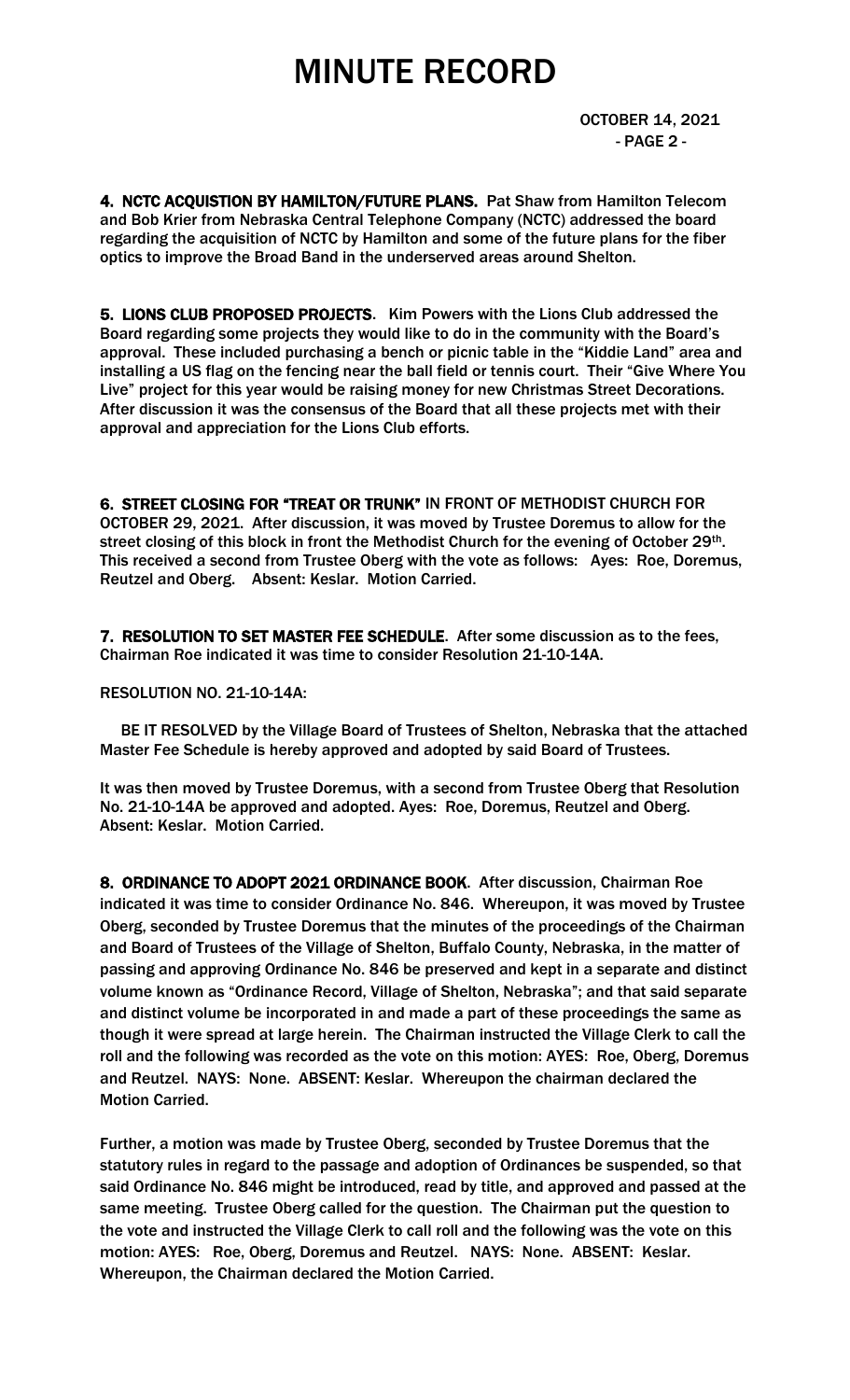OCTOBER 14, 2021 - PAGE 3-

Following the reading of Ordinance No. 846 by title on the First Reading, the suspension of the rules so that the same may be read by title on the Second and Third Readings, allowing for final passage at the same meeting, Trustee Oberg called for the question as to the approval and passage of Ordinance No. 846 and the following vote was recorded: AYES: Roe, Oberg, Doremus and Reutzel. NAYS: None. ABSENT: Keslar. Whereupon, the Chairman declared that four members of the Board having voted in the affirmative for the passage and approval of Ordinance No. 846 and declared said Ordinance duly passed and adopted as an Ordinance of the Village of Shelton, Nebraska.

Whereupon, it was moved by Trustee Oberg, seconded by Trustee Doremus that said Ordinance No. 846 be published in pamphlet form. AYES: Roe, Oberg, Doremus and Reutzel. NAYS: None. ABSENT: Keslar. Motion Carried.

9. AMERICAN RESCUE PLAN ACT (ARPA) FUNDS. After some discussion, it was moved by Trustee Doremus to contact the engineers (Miller & Associates) and begin the process to use these funds on a project to loop the water service at the end of Ayres Street to improve the water quality in this area. This received a second from Trustee Oberg with the vote as follows: AYES: Roe, Oberg, Doremus and Reutzel. NAYS: None. ABSENT: Keslar. Motion Carried.

10. UTILITY DEPARTMENT RESIGNATIONS AND VACANCIES. The board was presented with a resignation letter from Utility Superintendent Dan Sell and a statement of actions which was presumed to be a sign of resignation from Maintenance Worker Lonnie Rochow. It was then moved by Trustee Doremus to accept these resignations. This received a second from Trustee Oberg with the vote as follows: AYES: Roe, Oberg, Doremus and Reutzel. NAYS: None. ABSENT: Keslar. Motion Carried.

It was then moved by Chairman Roe to appoint Brett Gillming as Acting Utility Superintendent with a \$1.00/ hour raise and the option of a permanent appointment to the position in December. This received a second from Trustee Doremus with the vote as follows; AYES: Roe, Oberg, Doremus and Reutzel. NAYS: None. ABSENT: Keslar. Motion Carried. The Village Clerk was then directed to advertise for the maintenance positions.

11. CLAIMS. After review, it was moved by Trustee Doremus seconded by Trustee Oberg to pay the claims as presented. Ayes: Roe, Oberg, Reutzel and Doremus. Nays: None. Absent: Keslar. Motion Carried.

12. ADJOURNMENT. All agenda items having been considered, Trustee Roe with a second from Trustee Doremus moved to adjourn the meeting. AYES: Roe, Oberg, Reutzel and Doremus. NAYS: None. ABSENT: Keslar. Whereupon the Chairman declared the motion carried and the meeting duly adjourned at 7:42 P.M.

 $\overline{\phantom{a}}$  , and the contract of the contract of the contract of the contract of the contract of the contract of the contract of the contract of the contract of the contract of the contract of the contract of the contrac

RESPECTFULLY SUBMITTED

 BONNIE DOREMUS, MMC VILLAGE CLERK

APPROVED:

\_\_\_\_\_\_\_\_\_\_\_\_\_\_\_\_\_\_\_\_\_\_\_\_\_\_ WILLIAM C. ROE **CHAIRMAN**